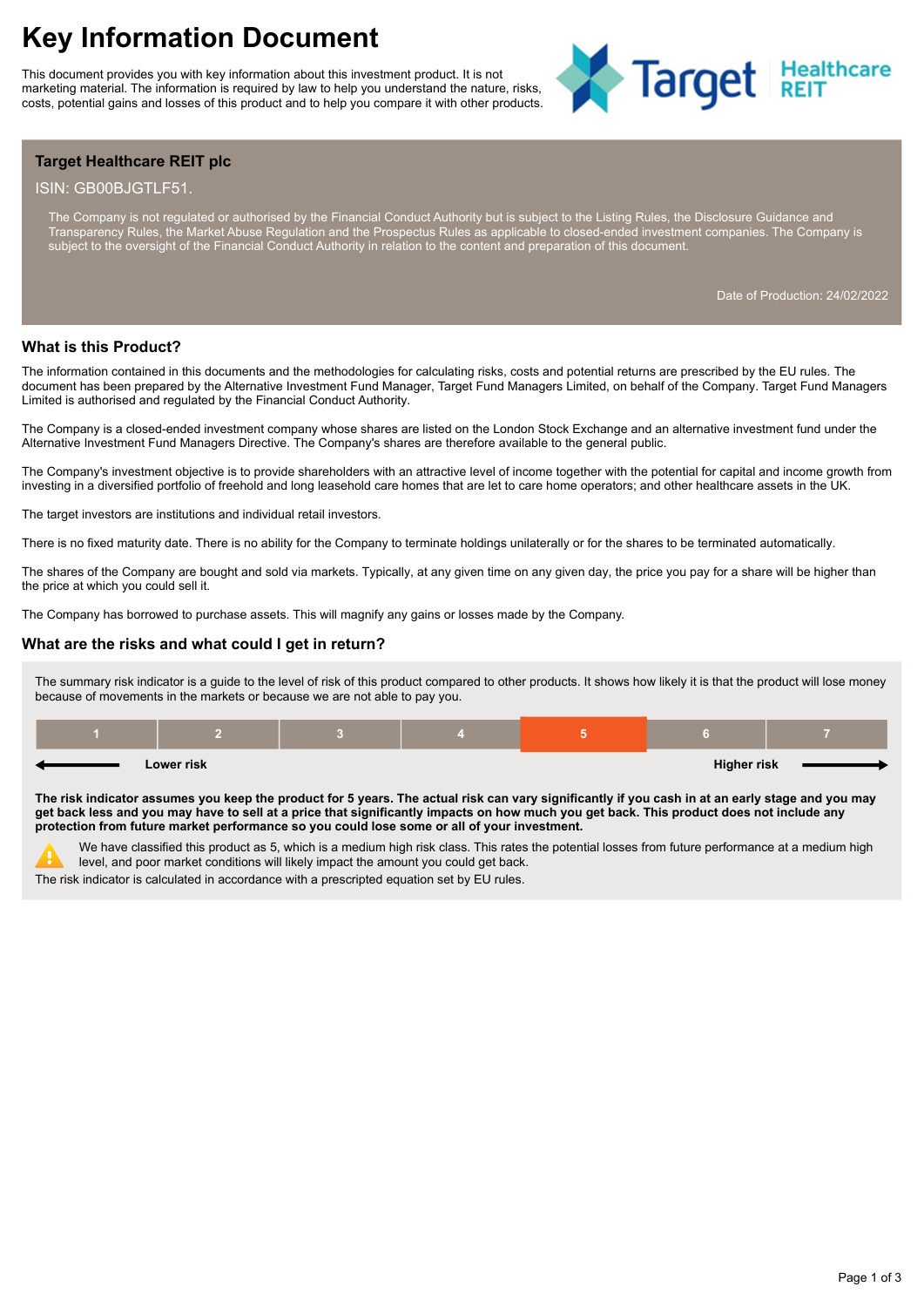# **What are the risks and what could I get in return? (continued)**

This table shows the money you could get back over the next 5 years, under different scenarios, assuming that you invest £10,000. The scenarios shown illustrate how your investment could perform. You can compare them with the scenarios of other products. The scenarios presented are an estimate of future performance based on evidence from the past on how the value of this investment varies and are not an exact indicator. What you get will vary depending on how the market performs and how long you keep the investment. The stress scenario shows what you might get back in extreme market circumstances, and it does not take into account the situation where we are not able to pay you.

| <b>Investment £10,000</b> |                                     |           |            |                                            |
|---------------------------|-------------------------------------|-----------|------------|--------------------------------------------|
| <b>Scenarios</b>          |                                     | 1 year    | 3 years    | 5 years<br>(Recommended<br>holding period) |
| Stress scenario           | What you might get back after costs | £336      | £5,092     | £4,078                                     |
|                           | Average return each year            | $-96.64%$ | $-20.15%$  | $-16.42%$                                  |
| Unfavourable scenario     | What you might get back after costs | £7,590    | £6,336     | £5,662                                     |
|                           | Average return each year            | $-24.10%$ | $-14.11\%$ | $-10.75%$                                  |
| Moderate scenario         | What you might get back after costs | £10,188   | £10,576    | £10,979                                    |
|                           | Average return each year            | 1.88%     | 1.88%      | 1.89%                                      |
| Favourable scenario       | What you might get back after costs | £13,679   | £17,662    | £21,299                                    |
|                           | Average return each year            | 36.79%    | 20.88%     | 16.32%                                     |

The figures shown include all the costs of the product itself, where applicable, but may not include all the costs that you pay to your advisor or distributor. The figures do not take into account your personal tax situation, which may also affect how much you get back.

## **What happens if the Company is unable to pay out?**

As a shareholder of a listed company you would not be able to make a claim to the Financial Services Compensation Scheme about the Company in the event the Company becomes insolvent. A default by the Company or any of the underlying holdings could affect the value of your investment.

#### **What are the costs?**

The Reduction in Yield (RIY) shows what impact the total costs you pay will have on the investment return you might get. The total costs take into account oneoff, ongoing and incidental costs.

The amounts shown here are the cumulative costs of the Company itself, for three different holding periods. They include potential early exit penalties. The figures assume you invest £10,000. The figures are estimates and may change in the future.

| Investment £10,000              |                             |                              |                           |  |  |
|---------------------------------|-----------------------------|------------------------------|---------------------------|--|--|
| <b>Scenarios</b>                | If you cash in after 1 year | If you cash in after 3 years | If you cash in at 5 years |  |  |
| Total costs                     | £372                        | £1,095                       | £1,793                    |  |  |
| Impact on return (RIY) per year | $3.67\%$                    | 3.67%                        | 3.67%                     |  |  |

## **Costs over time**

The person selling you or advising you about this product may charge you other costs. If so, this person will provide you with information about these costs, and show you the impact that all costs will have on your investment over time.